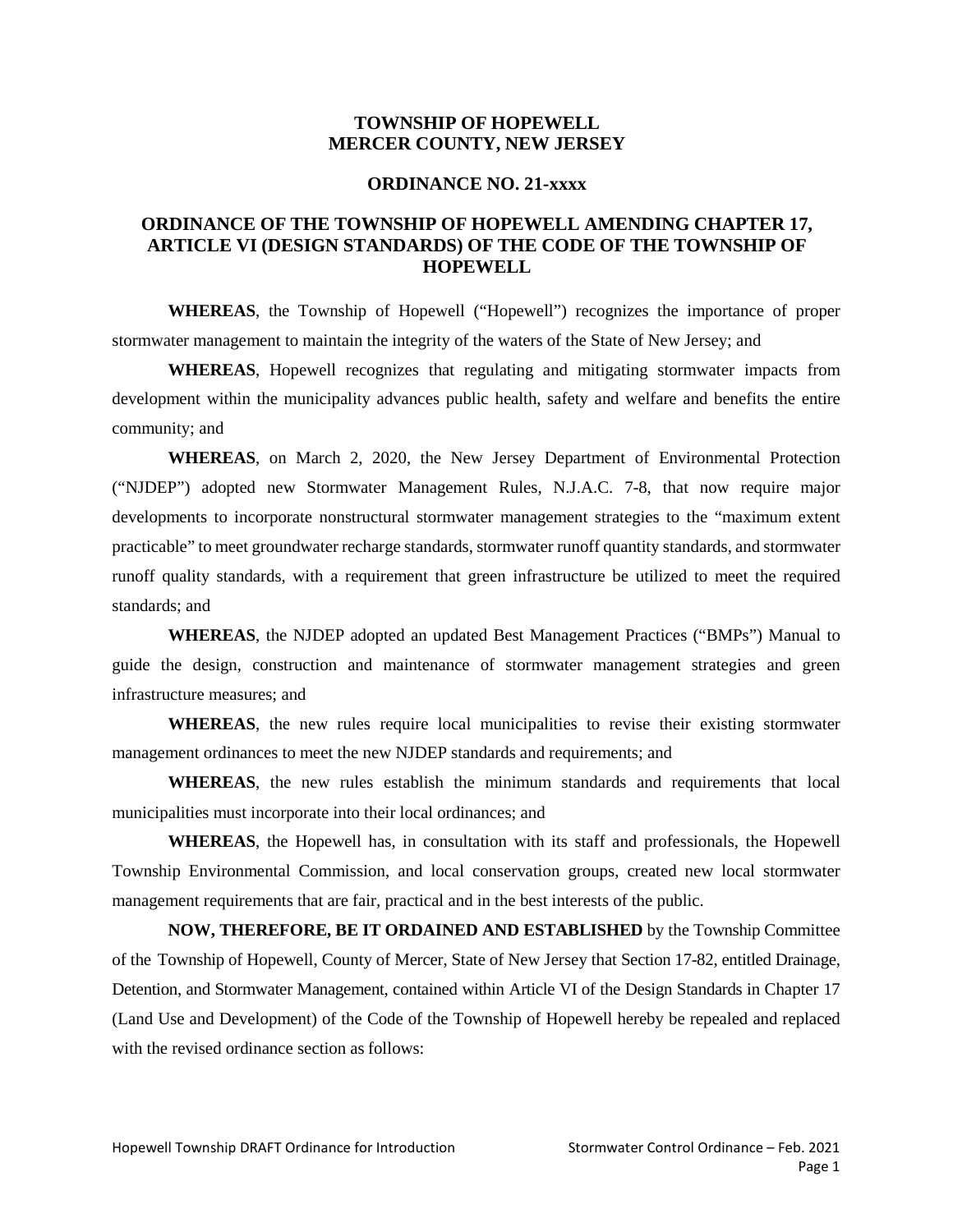### **SECTION I.**

Repeal and replace Section 17-82 (Drainage, Detention and Stormwater Management) with the following Section:

### 17-82 Stormwater Control

17-82.1 – Scope and Purpose.

- a. Policy Statement: Flood control, groundwater recharge, and pollutant reduction shall be achieved through the use of stormwater management measures, including green infrastructure Best Management Practices (GI BMPs) and nonstructural stormwater management strategies. GI BMPs and low impact or nonstructural techniques should be utilized to meet the goal of maintaining natural hydrology to reduce stormwater runoff volume, reduce erosion, encourage infiltration and groundwater recharge, and reduce pollution. GI BMPs and low impact techniques should be developed based upon physical site conditions and the origin, nature and the anticipated quantity, or amount, of potential pollutants. Multiple stormwater management BMPs may be necessary to achieve the established performance standards for water quality, quantity, and groundwater recharge.
- b. Purpose: The purpose of this section is to establish minimum stormwater management requirements and controls for both "major and minor development", as defined herein, and to reduce the amount of non-point source pollution entering surface groundwater. These requirements proactively guide new development to minimize harmful impacts to natural resources to:
	- 1. Reduce flood damage, protecting public health, life and property;
	- 2. Minimize increased stormwater runoff rates and volumes;
	- 3. Minimize the deterioration of existing structures that would result from increased rates of stormwater runoff;
	- 4. Increase water recharge into the ground wherever suitable infiltration, soil permeability, and favorable geological conditions exist;
	- 5. Prevent an increase in non-point source pollution;
	- 6. Maintain the integrity and stability of stream channels and buffers for their ecological functions, as well as for drainage, and the conveyance of floodwaters;
	- 7. Control and minimize soil erosion and the transport of sediment;
	- 8. Minimize public safety hazards at any stormwater detention facility constructed pursuant to a subdivision or site plan approval;
	- 9. Maintain adequate base-flow and natural flow regimes in all streams and other surface water bodies to protect the aquatic ecosystem;
	- 10. Protect all surface water resources from degradation; and
	- 11. Protect groundwater resources from degradation and diminution.
- c. All development projects, as defined herein, shall meet the requirements of this section for the minimum requirements and controls to manage stormwater.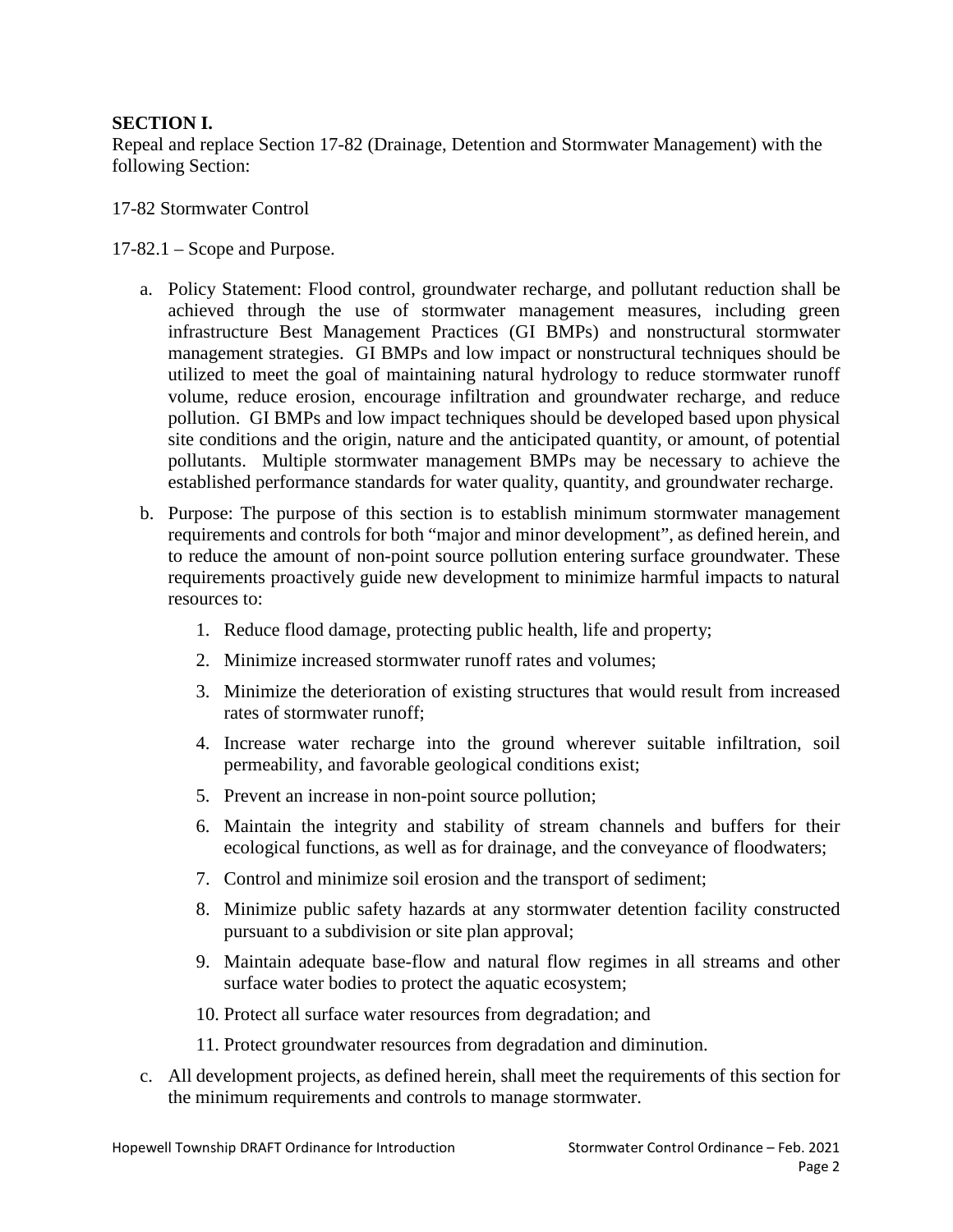- d. Applicability: Stormwater Control Standards established within this subsection shall be applicable to the following developments meeting the criteria defined under "major development" as specified herein:
	- 1. Non-residential (commercial) developments; and
	- 2. Aspects of residential developments that are not pre-empted by the Residential Site Improvement Standards at N.J.A.C. 5:21.
	- 3. All projects undertaken by Hopewell Township, meeting the definition contained herein for a major development, and do not require approval under the Municipal Land Use Law, N.J.S.A. 40:55D-1 et seq.
	- 4. Any development that does not require municipal subdivision or site plan approval but meets the definition contained herein for a major development.
- e. Compatibility with Other Permit and Ordinance Requirements: Development approvals issued pursuant to this ordinance are to be considered an integral part of development approvals and do not relieve the applicant of the responsibility to secure required permits or approvals for activities regulated by any other applicable code, rule, act, or ordinance. In their interpretation and application, the provisions of this ordinance shall be held to be the minimum requirements for the promotion of the public health, safety, and general welfare. This chapter shall be construed to assure consistency with the requirements of New Jersey laws and acts amendatory thereof or supplementary thereto, applicable implementing regulations, and any existing or future municipal NJPDES permits and any amendments or revisions thereto or reissuance thereof. This chapter is not intended to interfere with, abrogate, or annul any other ordinances, rule or regulation, statute, or other provision of law except that, where any provision of this chapter imposes restrictions different from those imposed by any other ordinance, rule or regulation, or other provision of law, the more restrictive provisions or higher standards shall control.

## 17-82.2 Exemptions

- a. The following linear development projects are exempt from the Groundwater Recharge, Stormwater Runoff Quantity, and Stormwater Runoff Quality requirements of this Subsection:
	- 1. The construction of an underground utility line provided that the disturbed areas are revegetated upon completion;
	- 2. The construction of an aboveground utility line provided that the existing conditions are maintained to the maximum extent practicable; and
	- 3. The construction of a public pedestrian access, such as a sidewalk or trail with a maximum width of 14 feet, provided that the access is made of permeable material.

## 17-82.3 Definitions

- a. The definitions of the words or terms specified in the Stormwater Management Rules at N.J.A.C. 7:8-1.2 shall apply except as defined herein.
	- 1. Major Development shall mean an individual "development" as well as multiple developments that individually or collectively result in: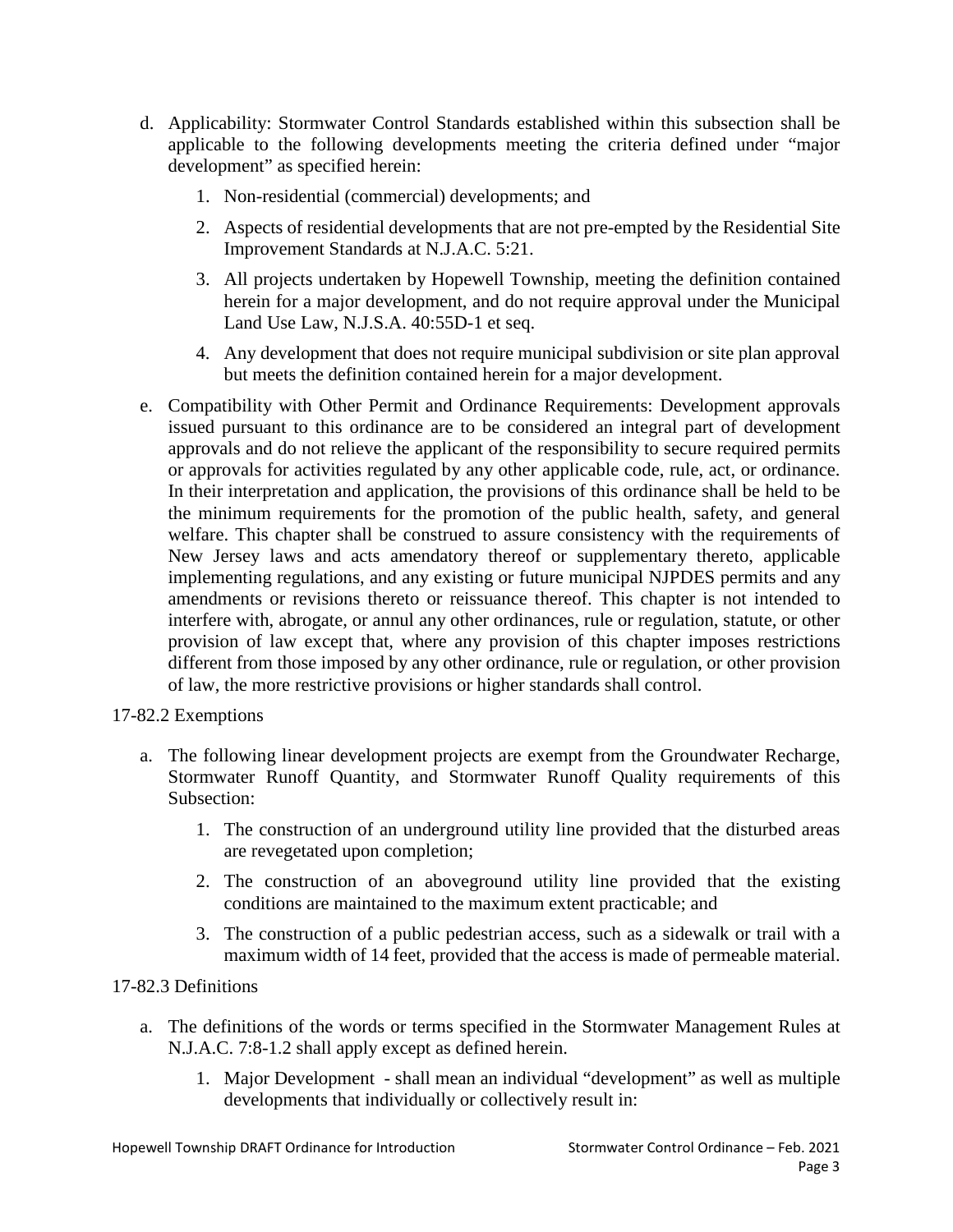- (a) The disturbance of one or more acres of land since February 2, 2004;
- (b) The creation of one-quarter acre or more of "regulated impervious surface" since February 2, 2004;
- (c) The creation of one-quarter acre or more of "regulated motor vehicle surface" since March 2, 2021 ; or
- (d) A combination of 2 and 3 above that totals an area of one-quarter acre or more. The same surface shall not be counted twice when determining if the combination area equals one-quarter acre or more.

Major development includes all developments that are part of a common plan of development or sale (for example, phased residential development) that collectively or individually meet any one or more of conditions 1 (a) through (d) above. Projects undertaken by any government agency that otherwise meet the definition of "major development" but which do not require approval under the Municipal Land Use Law, N.J.S.A. 40:55D-1 et seq., are also considered "major development"

- 2. Minor Development shall mean all development that does not meet the definition of a Major Development and meets one or more of the following criteria:
	- (a) Any development that requires a "C" variance pursuant to N.J.S.A.:55D-70c to exceed the maximum lot coverage permitted within the applicable Zoning District.
	- (b) Any development that requires a "D" variance pursuant to N.J.S.A. 40:55D-70d to exceed the maximum lot coverage permitted within the applicable Zoning District.
	- (c) Any development that results in an increase in "Regulated Motor Vehicle Surface" of greater than 250 square feet for residential development or 1,000 square feet for commercial development.
	- (d) Increases in Regulated Motor Vehicle Surface in excess of the limits established under item (c) above shall be applicable to all development, including those that are compliant with the total lot coverage permitted within the applicable Zoning District.
- 3. Regulated Motor Vehicle Surface shall mean any of the following, alone or in combination:
	- (a) A new increase in "motor vehicle surface", as defined under N.J.A.C. 7:8 et seq.; and/or
	- (b) The total area of existing motor vehicle surface or other impervious surface that is currently receiving water quality treatment either by vegetation or soil, by an existing stormwater management measure.
	- (c) Any conversion of Motor Vehicle Surface from a pervious or semi-pervious surface, such as gravel, to an impervious surface, such as asphalt, concrete or pavers.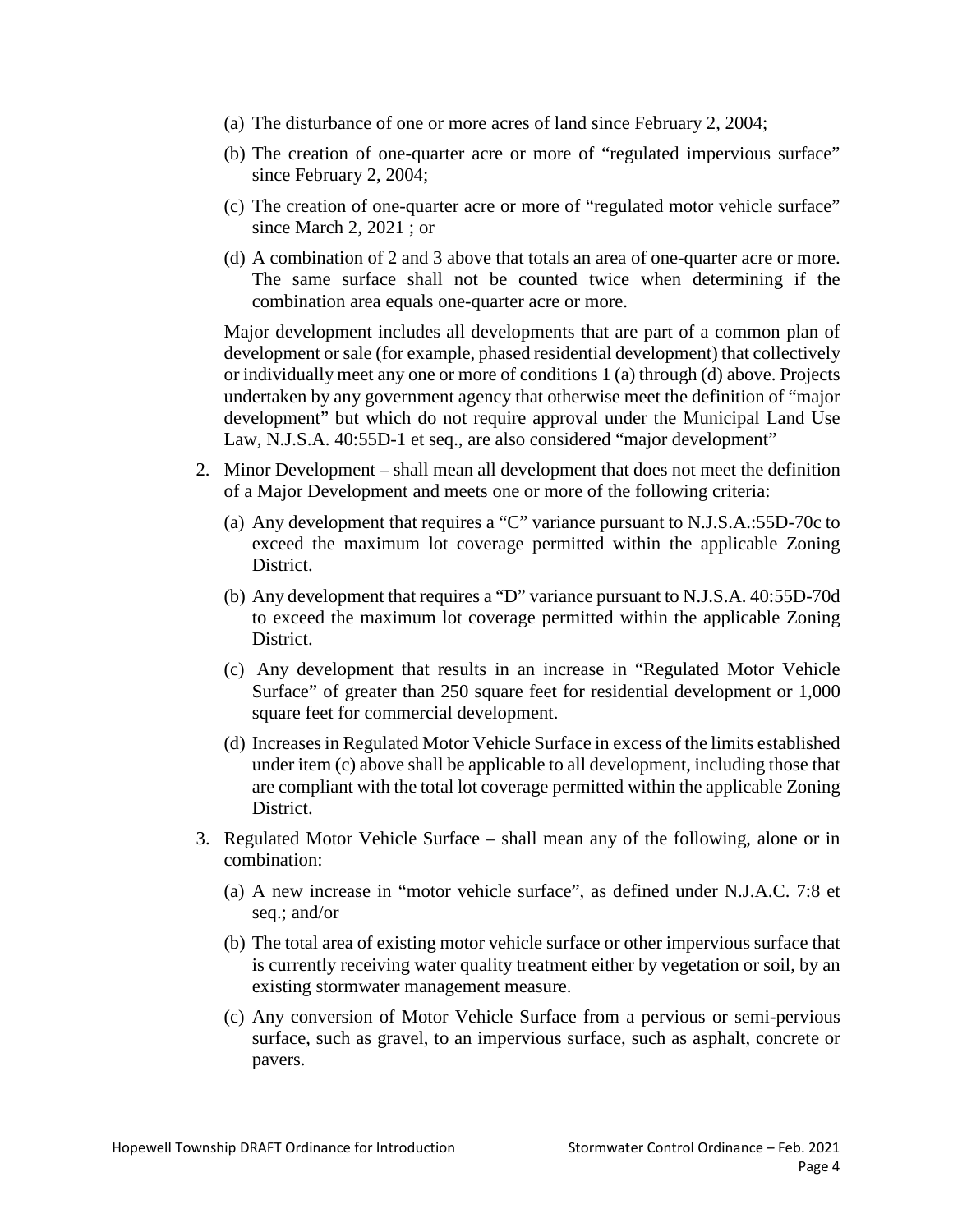- 4. Stormwater Management BMP shall mean all green infrastructure BMPs approved by the NJDEP, outlined in the BMP Manual, or other stormwater management measure, device or facility approved by the Township Engineer.
- 17-82.4 General Design and Performance Standards
	- a. Stormwater management measures for major development shall be developed to meet:
		- 1. Erosion Control Standards;
		- 2. Groundwater Recharge Standards;
		- 3. Stormwater Runoff Quantity Standards; and
		- 4. Stormwater Runoff Quality Standards.
	- b. To the maximum extent practicable, these general design and performance standards for major development shall be met by incorporating nonstructural and green infrastructure stormwater management strategies into the design. If these strategies alone are not sufficient to meet these standards, structural stormwater management measures necessary to meet these standards shall be incorporated into the design.

17-82.5 Minor Development Design Standards

- a. All construction meeting the definition of "Minor Development" shall comply with the requirements specified herein.
- b. All construction meeting the definition of "Minor Development" shall be required to provide groundwater recharge within the same property as the proposed construction.
- c. Soil erosion and sediment control measures shall be installed in accordance with the Standards for Soil Erosion and Sediment Control in New Jersey.
- d. The minimum volume of stormwater required to be recharged shall be calculated as three (3) inches per each square foot of surface area calculated as follows:
	- 1. For all development that complies with the total lot coverage for the applicable Zoning District but exceeds the limits for Regulated Motor Vehicle Surface, the recharge requirements shall be applied to the surface area in excess of the limits established for Minor Development (i.e. >250 SF for residential development, and >1,000 SF for commercial development).
	- 2. For all development that requires a variance for total lot coverage, pursuant to N.J.S.A. 40:55D-70c or d, the recharge requirements shall be applied to a surface area equal to 120% (1.2 times) the area in excess of the maximum total lot coverage permitted by the applicable Zoning District.
- e. The stormwater recharge requirements shall be met using any one or combination of methods permitted in the Best Management Practices Manual for Green Infrastructure BMPs.
- f. Any alternate methods for achieving the stormwater recharge requirements, not contained within the Best Management Practices Manual, shall be required to provide a detailed design, prepared by a New Jersey State Licensed Professional Engineer.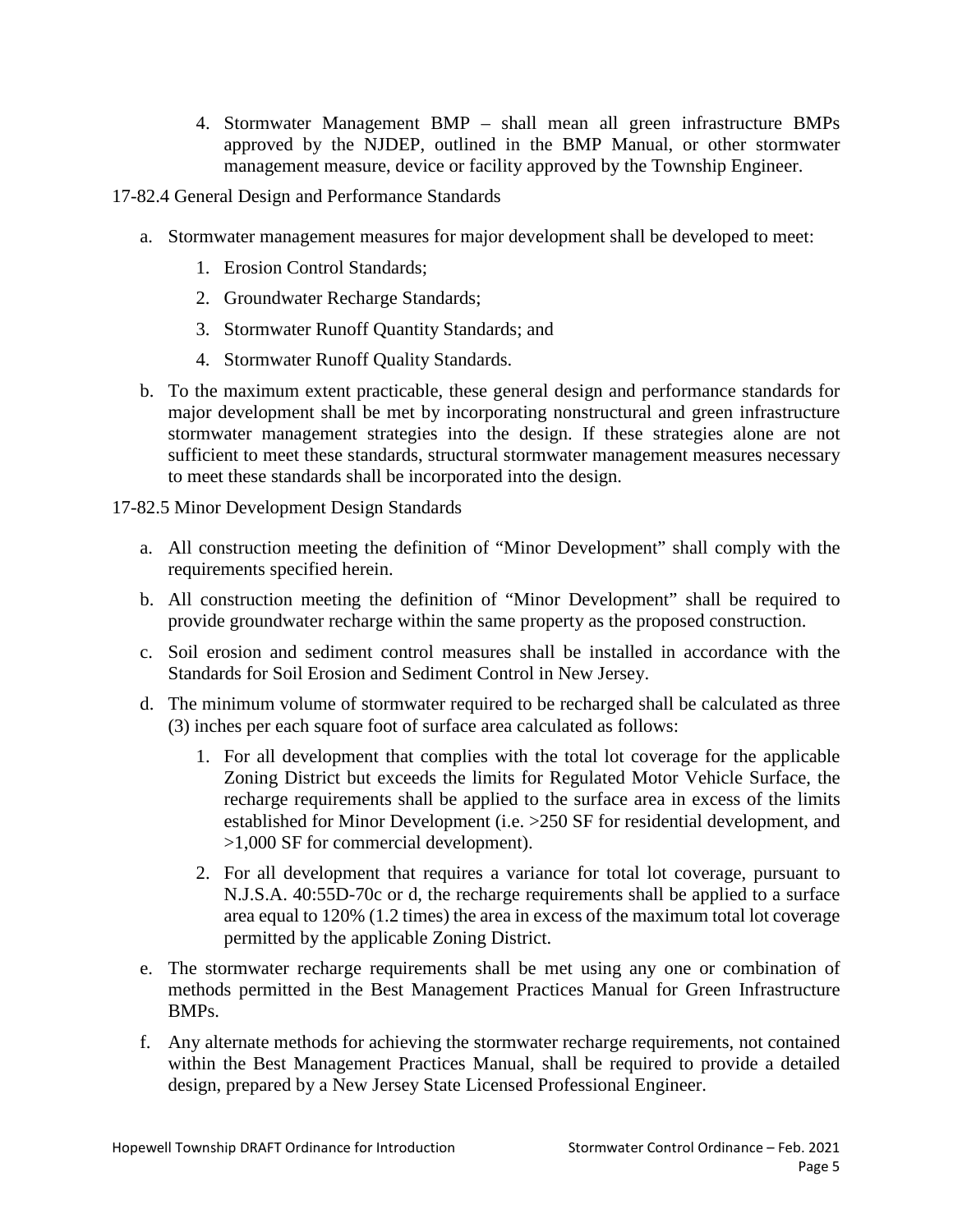17-82.6 Major Development Design Standards

- a. All construction meeting the definition of "Major Development" shall comply with the requirements specified herein.
- b. All construction meeting the definition of "Major Development" shall be required to include stormwater management measures designed in accordance with the Residential Site Improvement Standards (RSIS, N.J.A.C. 5:21), and the NJDEP Stormwater Rule (N.J.A.C. 7:8).
- c. Stormwater management measures utilized on major development shall comply with the requirements of N.J.A.C. 7:8-5.2.
- d. The standards included herein by reference shall apply to all residential and nonresidential projects; township projects; Board of Education projects; and other public agency projects meeting the definition of major development and subject to review by the township.
- 17-82.7 Sources for Technical Guidance
	- a. Technical guidance for stormwater management measures can be found in the documents listed below, which are available from Maps and Publications, New Jersey Department of Environmental Protection, 428 East State Street, P.O. Box 420, Trenton, New Jersey, 08625; (609) 777-1038 and available to download from the Department's website at:

[http://www.nj.gov/dep/stormwater/bmp\\_manual2.htm](http://www.nj.gov/dep/stormwater/bmp_manual2.htm)

- 1. Guidelines for stormwater management measures are contained in the New Jersey Stormwater Best Management Practices Manual, as amended and supplemented. Information is provided on stormwater management measures such as, but not limited to, bio-retention systems, constructed stormwater wetlands, dry wells, extended detention basins, infiltration structures, manufactured treatment devices, pervious paving, sand filters, vegetative filter strips, and wet ponds.
- 2. The New Jersey Department of Environmental Protection Stormwater Management Facilities Maintenance Manual, as amended.
- b. Additional technical guidance for stormwater management measures can be obtained from the following:
	- 1. The "Standards for Soil Erosion and Sediment Control in New Jersey" promulgated by the State Soil Conservation Committee and incorporated into N.J.A.C. 2:90. Copies of these standards may be obtained by contacting the State Soil Conservation Committee or any of the Soil Conservation Districts listed in N.J.A.C. 2:90-1.3(a)4. The location, address, and telephone number of each Soil Conservation District may be obtained from the State Soil Conservation Committee, P.O. Box 330, Trenton, New Jersey, 08625; (609) 292-5540.
	- 2. The Rutgers Cooperative Extension Service, (732) 932-9306; and
	- 3. The Mercer County Soil Conservation District listed in N.J.A.C. 2:90-1.3(a)4 as follows: 508 Hughes Drive, Hamilton Square, NJ 08690 (609)-586-9603. The location, address, and telephone number of each Soil Conservation District may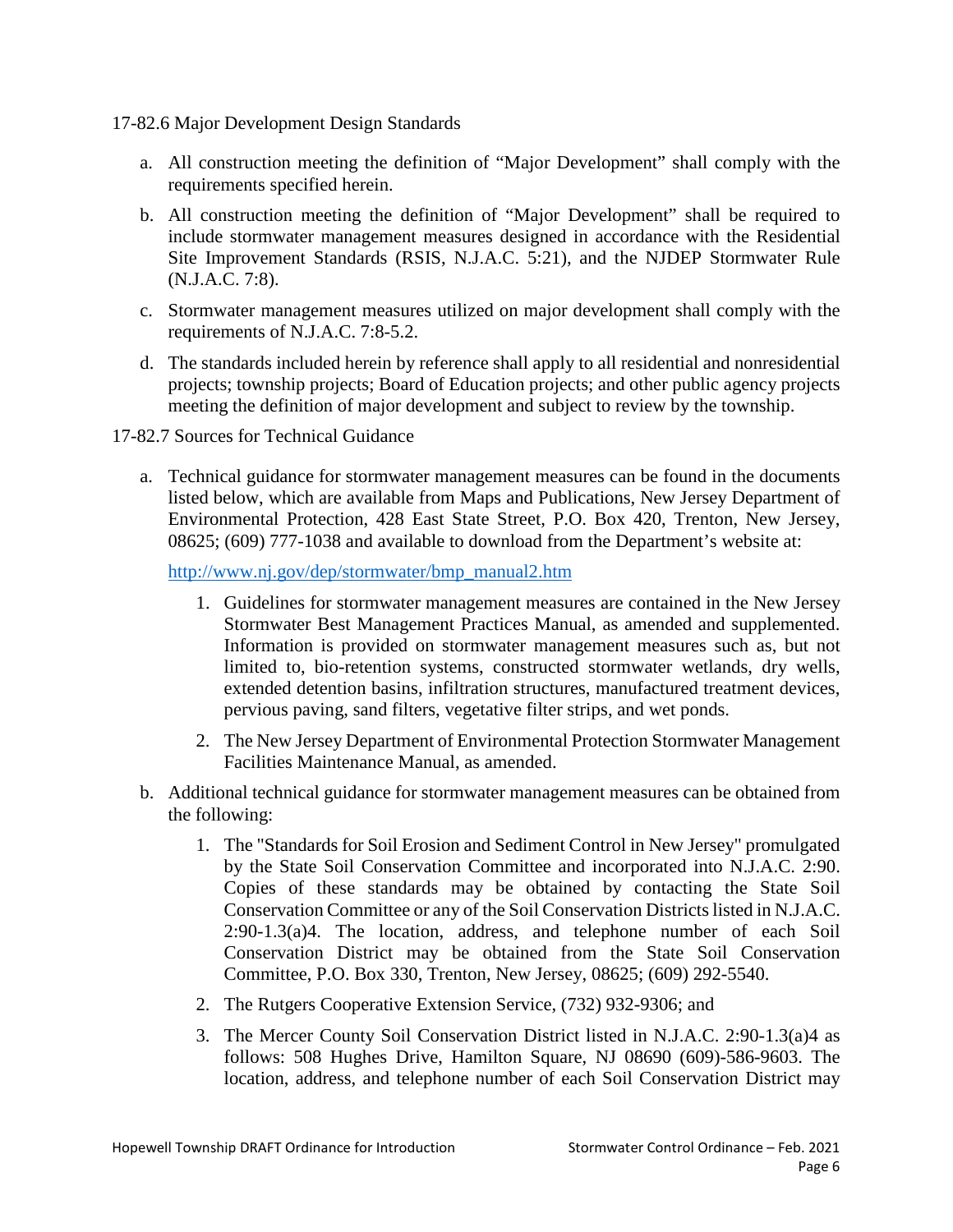also be obtained from the State Soil Conservation Committee, P.O. Box 330, Trenton, New Jersey, 08625, (609) 292-5540.

c. Additional maintenance guidance is available at the NJDEP website at:

[https://www.njstormwater.org/maintenance\\_guidance.htm](https://www.njstormwater.org/maintenance_guidance.htm)

### 17-82.8 Maintenance and Repair of Stormwater Management Measures

- a. All Major Development projects requiring stormwater management shall comply with the requirements of this section.
- b. The design engineer shall prepare an operation, maintenance and repair plan (often referred to as Operations and Maintenance Manual or O&M Manual) for the stormwater management measures/facilities incorporated into the design of a development project. The Operation, Maintenance and Repair Plan (Maintenance Plan) shall contain all of the following:
	- 1. Specific maintenance tasks, maintenance schedules for each stormwater facility, inspection guidance, repairs and replacement of components, required permits, erosion control, vegetation management, as well as any tasks specific to the type of BMP needed to maintain the functional parameters of the facility as contained in the BMP Manual; and
	- 2. Cost estimates, including estimated costs of routine inspections, maintenance (e.g. sediment, debris, trash removal), costs to repair structures, costs to replace structures, estimated life span of various cost planning, labor, equipment, materials, and other information related to perpetual upkeep of the stormwater facility; and
	- 3. The name, address, and telephone number, and any other relevant contact information of the persons responsible for preventative and corrective maintenance (including replacement) and any persons to which the stormwater facilities will be dedicated. If the responsible maintenance party is different than the owner, the owner's information shall be indicated as well; and
	- 4. Facility location, including block and lot numbers, and (NJ State Plane) coordinates; and
	- 5. Accurate and comprehensive as-built drawings of the site's stormwater management measures and applicable details; and
	- 6. Copies of the inspection log forms and maintenance reporting sheets.
- c. If the party responsible for maintenance is not Hopewell Township or another public agency, the stormwater management facilities/measures shall be considered "private facilities".
- d. For all private facilities, the Maintenance Plan, and any future revisions of the Maintenance Plan, shall be recorded upon the deed of record for each property on which the maintenance described in the Maintenance Plan must be undertaken following approval by the Township Engineer and Township Attorney.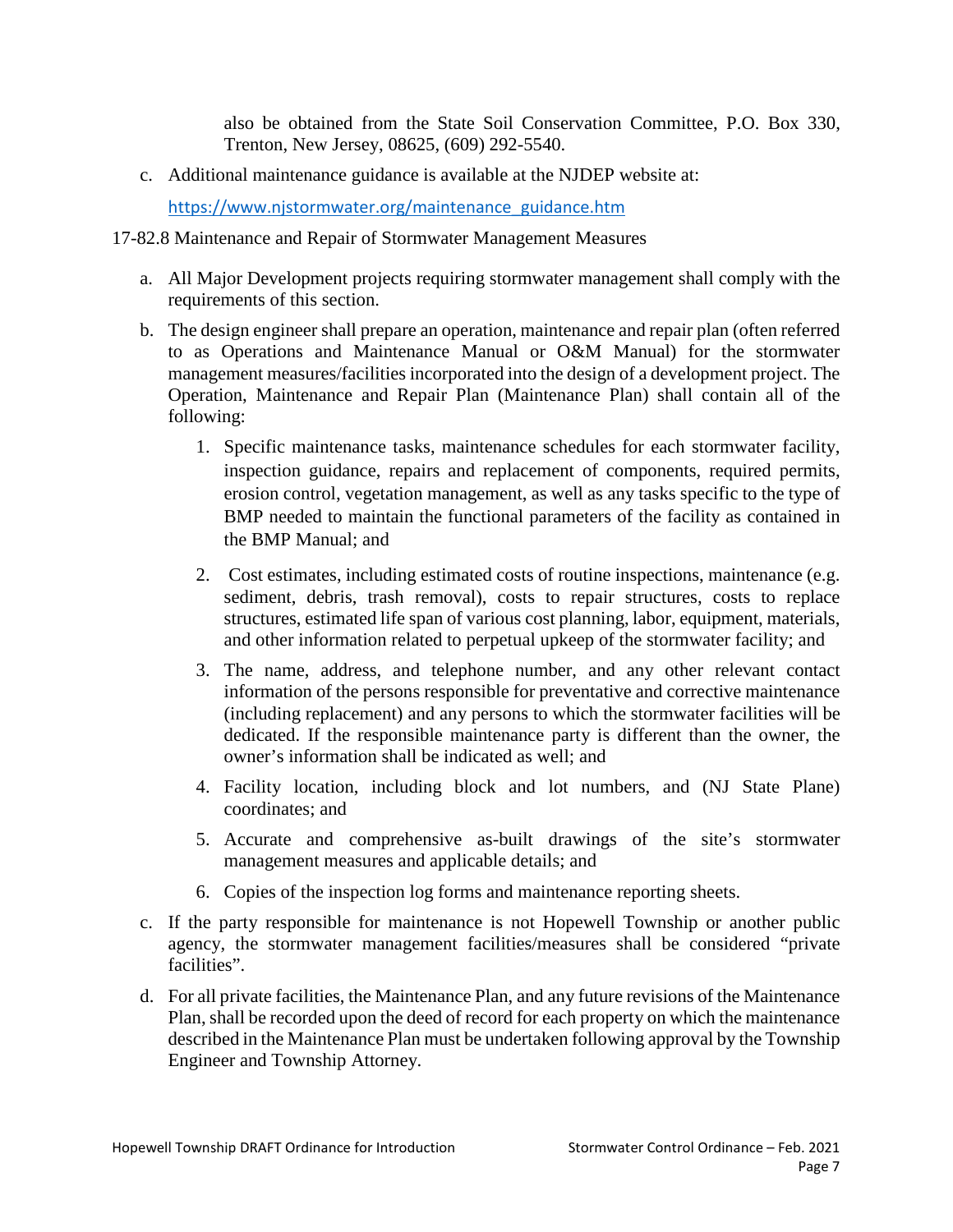- e. The party responsible for maintenance of all private facilities, regardless whether the stormwater facility existed before or is created after the adoption of this ordinance, shall perform the following requirements:
	- 1. Maintain a detailed log of all preventative and corrective maintenance for the stormwater management measures incorporated into the design of the development, including a record of all inspections and copies of all maintenance-related work; and
	- 2. Evaluate the effectiveness of the Maintenance Plan at least once per year and adjust the plan and deed as deeded; and
	- 3. Document the changes to the Maintenance and Plan and deed and provide copies to the Township Engineer; and
	- 4. Submit Inspection and Maintenance Logs to the Hopewell Township Engineer's Office annually by March  $1<sup>st</sup>$  of the following calendar year for any stormwater measure or BMP in accordance with the NJ Pollution Discharge Elimination System requirements of N.J.A.C. 7:14A.
- f. In the event that a privately-owned stormwater management facility becomes a danger to public safety or public health, is in need of maintenance and repair, and/or is not functioning properly in the opinion of the Township Engineer, the Township Engineer shall so notify the responsible party in writing. Upon receipt of notice from the Township Engineer, the responsible party shall have fourteen (14) calendar days to effectuate maintenance and repair of the facility in a manner that is approved by the Township Engineer. In the case of an emergency where repairs and/or corrective action must take place sooner, the Township Engineer may specify a shorter time frame to correct the eminent safety concern. The Township Engineer may also extend the time allowed for effecting maintenance and repair for good cause.
	- 1. If the responsible party fails or refuses to perform such maintenance and repair, Hopewell Township may immediately proceed to complete the required emergency repairs with its own forces and equipment, and/or through contracted companies. The Township Engineer will decide the appropriate measure for corrective action up to, and including, placing the stormwater facility back to its as-designed and/or as-built accepted condition.
	- 2. The costs and expenses of such maintenance and repair by Hopewell Township shall be billed to the responsible person or owner. Nonpayment by the responsible party or owner may result in placement of a lien on the property.
	- 3. If the stormwater facility continues to malfunction, the responsible party will be notified in writing and will be given a reasonable timeframe in which to submit a plan to bring the stormwater facility into compliance with the originally accepted design. If the original design is not available or determined to be appropriate to address the failing condition, the responsible party shall provide an alternate design, prepared by a NJ State Licensed Professional Engineer, to meet current standards. The costs for the design and construction of the corrective measures shall be borne by the owner or responsible party.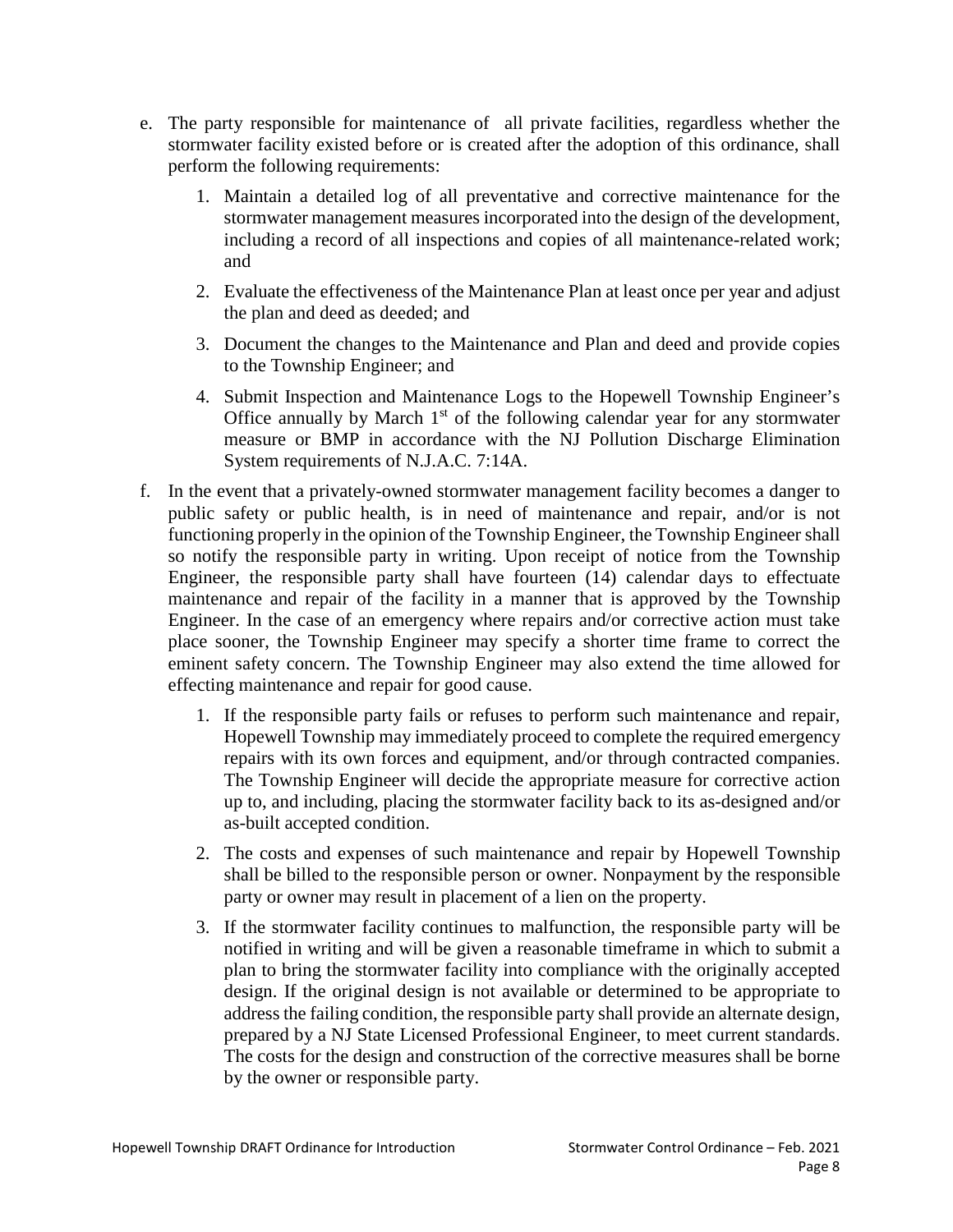- g. Stormwater management facilities cannot be removed or modified without the approval of the Township Engineer, and if applicable, the appropriate Land Use Board of the Township of Hopewell having jurisdiction over the development.
- h. Nothing in this subsection of the ordinance shall preclude Hopewell Township from requiring the posting of guarantees in accordance with N.J.S.A. 40:55D-53.
- 17-82.9 Safety Standards for Stormwater Management Basins
	- a. Stormwater Management Basins shall comply with the minimum requirements set forth herein for proper design and operation to protect public safety.
	- b. All newly constructed stormwater management basins shall comply with the requirements of N.J.A.C. 7:8-6.2.
	- c. Any existing stormwater management basin modified or altered as part of a major development shall include retrofitting of the following components of the basin to meet the following criteria:
		- 1. The trash rack shall be replaced if it cannot be demonstrated that the existing device does not adversely affect the hydraulic performance of the outlet pipe or structure.
		- 2. Any existing overflow grates on the outlet structure shall be modified as necessary to meet the following criteria:
			- (a) The overflow grate shall be secured to the outlet structure but removable for emergencies and maintenance.
			- (b) The overflow grate spacing shall be no greater than two inches across the smallest dimension; and
			- (c) The overflow grate shall be constructed of rigid, durable, and corrosion resistant material and designed to withstand a perpendicular live load of 300 lbs./sq. foot.
		- 3. Any existing outlet structure within the basin shall be modified or reconstructed as required to include escape provisions in or on the structure. Escape provisions can include the installation of permanent ladders, steps, rungs, or other features that provide an easily accessible means of egress from the stormwater management basin.
	- d. For the purpose of this section, modification or alteration of an existing stormwater management basin shall include:
		- 1. Any change to grading or shaping of the basin that would result in a change to the storage capacity of the basin.
		- 2. Any change to the stormwater collection systems or contributing drainage areas for the basin that result in an increase in the volume of stormwater discharged to the basin.

17-82.10 Ownership of Stormwater Management Facilities

a. For stormwater facilities not dedicated to or not accepted by Hopewell Township: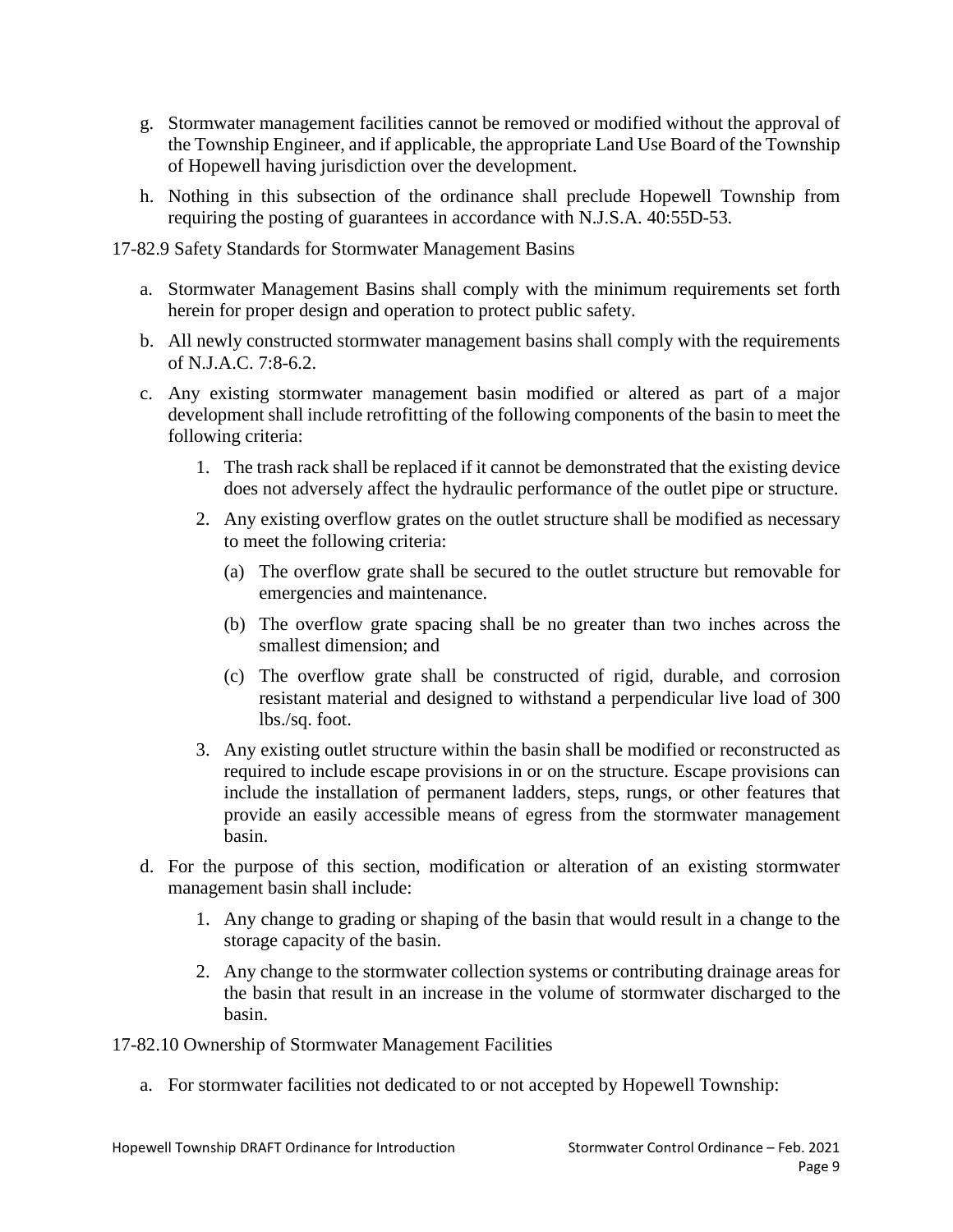- 1. If the Maintenance Plan identifies a party other than the property owner as having the responsibility for maintenance, the plan shall include documentation of such party's or entity's agreement to assume maintenance of this responsibility, or the owner's obligation to dedicate a stormwater management facility to such party. Evidence of the dedication shall be provided to the Township Engineer.
- 2. Responsibility for the maintenance of community stormwater management facilities shall not be assigned or transferred to the owner or tenant of an individual property in a residential development or project, unless such owner or tenant owns or leases the entire residential development or project.
- 3. Responsibility for the maintenance of individual stormwater management facilities may be assigned or transferred to the owner or tenant of an individual property/lot in a residential development if all of the following conditions are met:
	- (a) The individual stormwater facilities are situated and fully contained on the residential lot; and
	- (b) The stormwater facilities are only designed to handle runoff from a structure or improvement on the residential lot where the facility is located or will be constructed; and
	- (c) The facilities do not control runoff from a public street; and
	- (d) The maintenance of the individual stormwater management facilities on residential lots are to remain as the lot owners' responsibility. Ownership or maintenance may not be transferred to Hopewell Township.
	- (e) The area of the stormwater facility shall be recorded on the deed in metes and bounds. The maintenance obligation shall be recorded as a deed restriction.
	- (f) No such facility shall be modified or eliminated following issuance of the initial certificate of occupancy unless the Township of Hopewell permits such modification or elimination through formal action by the Township Committee or Township land use board having jurisdiction over the matter.
	- (g) Any existing community stormwater management facility where maintenance or ownership was transferred to an individual residential property owner or required by agreement in accordance with the rules permitted at that time shall remain the responsibility of the owner.
- b. Stormwater management facilities for nonresidential (commercial) developments. Whenever a stormwater management facility is required for a nonresidential development, the stormwater management facility shall be a part of an individual lot owned and maintained by the property owner, or in the case of a business park or other similar complex, part of the common open space owned by a business association. Provisions for long term maintenance of the facility shall be established. No responsibility, maintenance or otherwise, shall be transferred to Hopewell Township.
- c. Stormwater management facilities for multi-family (e.g. apartments or townhouses) developments. Whenever a stormwater management facility is required for a development approval for a multi-family building, the stormwater management facility shall be a part of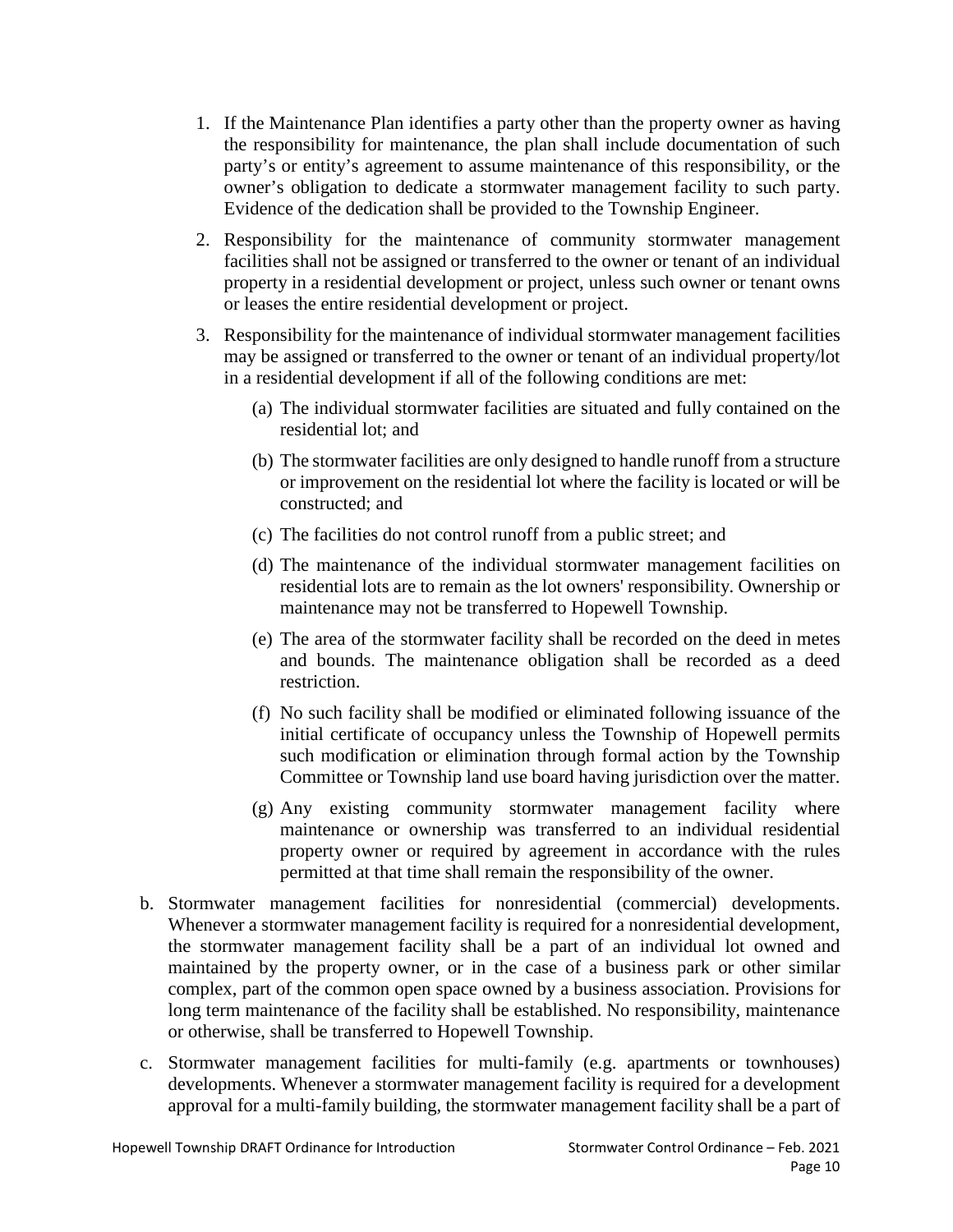the individual lot owned and maintained by the property owner of the development consisting of rental units or a part of the common open space owned by a homeowners' association of a development of for-sale units, and provisions for long term maintenance of the stormwater facility shall be established. No responsibility, maintenance or otherwise, shall be transferred to Hopewell Township.

- d. Stormwater management facilities for conventional, non-clustered development of singlefamily detached dwellings. Whenever a stormwater management facility is required in connection with a development approval for any conventional, non-clustered development of single-family detached dwellings, the stormwater facility shall be owned and maintained by a homeowners' association.
- 17-82.11 Deed Records and Dedications
	- a. Any stormwater management measure authorized under the municipal stormwater management plan or this Chapter and any revisions thereof shall be reflected in a deed notice recorded in the Mercer County Clerk's office. A form of deed notice shall be submitted to the Township Engineer and Township Attorney for approval prior to filing. The deed notice shall contain a description of the stormwater management measure(s) used to meet the Green Infrastructure, Groundwater Recharge, Stormwater Runoff Quality, and Stormwater Runoff Quantity Standards and shall identify the location of the stormwater management measure(s) in NAD 1983 State Plane New Jersey FIPS 2900 US Feet or Latitude and Longitude in decimal degrees. The deed notice shall also include the Maintenance Plan also required to be recorded upon the deed. Furthermore, access easements shall be provided to Hopewell Township to provide the Township the right, but not obligation, to access the facility. Prior to signing the site plan, subdivision plan, or approving a permit, proof that the above required deed notice has been filed shall be submitted to the municipality. Proof that the required information has been recorded on the deed shall be in the form of a complete electronic or original recorded copy of the document.
	- b. A stormwater management measure approved under the municipal stormwater management plan or ordinance may be altered or replaced with the approval of the Township Engineer, if the Township Engineer determines that the proposed alteration or replacement meets the design and performance standards pursuant to this subsection and provides the same level of stormwater management as the previously approved stormwater management measure that is being altered or replaced. If an alteration or replacement is approved, a revised deed notice shall be submitted to the Township Attorney and Township Engineer for review and approval, and subsequently recorded with the Mercer County Clerk's office. The instrument shall contain a description and location of the stormwater management measure, as well as include the maintenance plan, as noted above. Prior to signing the site plan, subdivision plan, or approving a permit, proof that the required information has been recorded on the deed in the form of a complete electronic or original recorded copy of the document shall be provided.
	- c. The approving board may require dedication of easements or deed restrictions along drainage ways, natural water courses, stream corridors, steep slopes and other unique botanical, historical, geological and paleontological areas located therein or adjacent to a proposed development. The easement or deed restriction shall be indicated on the plan and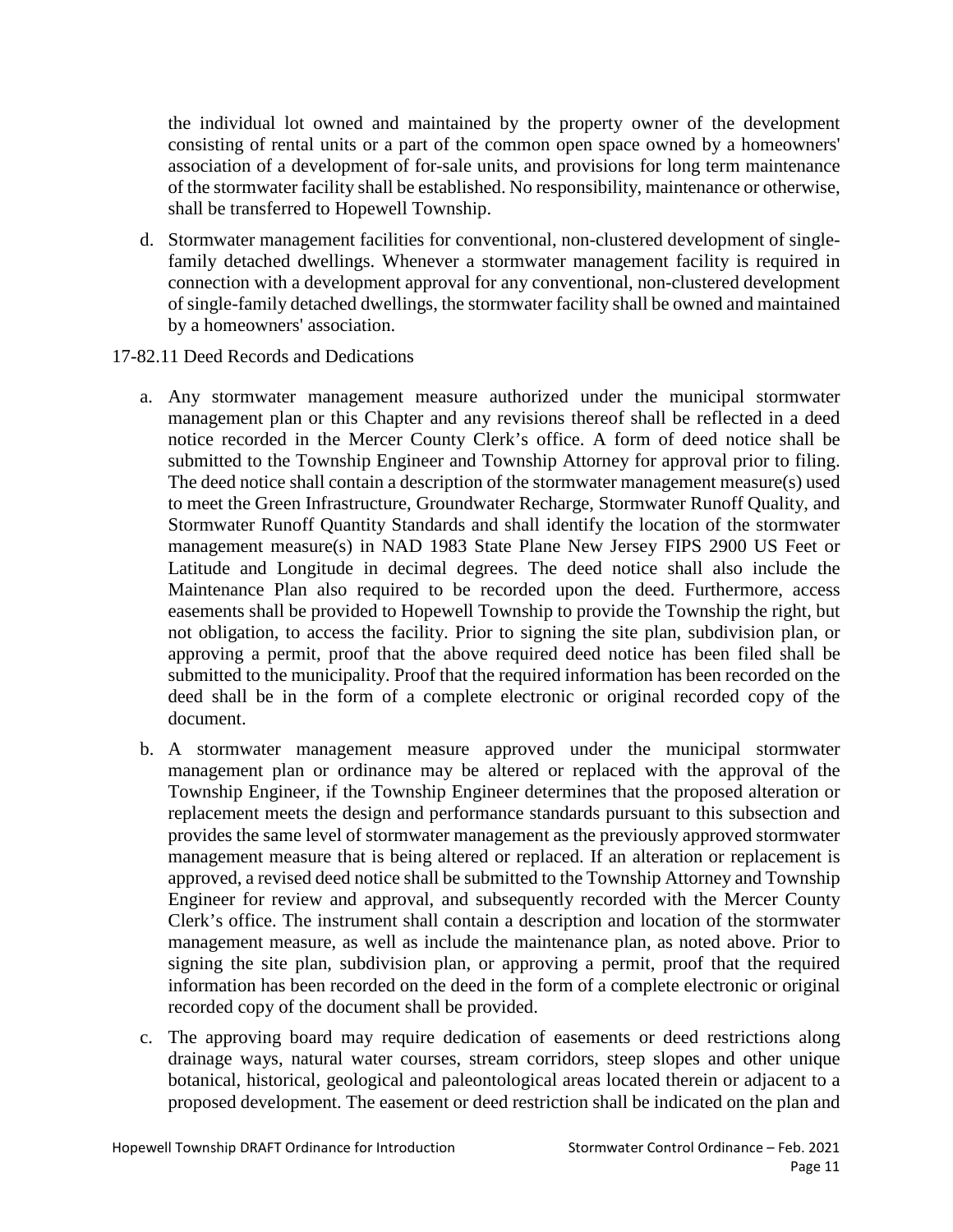shall be marked on the land by concrete monuments at angle points and or property corners at sufficient locations to enable the dedicated area to be surveyed. In such cases, the approving Board shall consult with the Township Planner and Township Engineer in determining the required shape and size of the easement. The easement or deed restriction shall be in a form approved by the Township Attorney and shall include provisions assuring the following:

- 1. Preservation of the channel and flood plain of the watercourse, including the right to clean, de-snag and all such work necessary to maintain the shape, slope and water flow of the watercourse.
- 2. Prohibition of any removal of trees and other cleaning and grading not directly related to the preservation of the channel of a watercourse.
- 3. Grant of a right to the Township to install and maintain any drainage facilities necessary for the health and safety of the public, if applicable.
- 4. Right-of-entry to the Township to install and maintain any drainage facilities therein, if applicable.

17-82.12 Design of Runoff Collection System.

- a. The design of the stormwater runoff collection system for all residential and commercial construction shall conform to N.J.A.C. 5:21-7.3 except as follows:
	- 1. Minimum pipe size in the surface water drainage system shall be 15 inches in diameter.
	- 2. High density polyethylene pipe (HDPE) shall not be used in rights-of- way to be dedicated to Hopewell Township, for driveway culverts, or in locations that do not have adequate cover.
	- 3. Inlet or manhole spacing shall not exceed 400 feet unless otherwise approved by the Township Engineer.
	- 4. Drainage inlets shall be located on both sides of street at all intersections. Surface runoff in streets shall not exceed six cubic feet per second at the drainage inlet and surface runoff in parking, loading, and walkway areas shall not exceed three cubic feet per second. Access manholes shall be placed at maximum 500 foot intervals throughout the system and at pipe junctions where there are no drainage inlets. Inlets shall be placed at intervals not exceeding 400 feet.
	- 5. Storm drain pipes shall be constructed longitudinally along streets and shall cross streets perpendicular to the centerline thereof. Pipe shall be located under or behind the curb line with the installation of inlet or manhole structures. Curvilinear alignments, i.e. curved pipe, pipe bends, or tees, wyes, etc. shall not be permitted.
	- 6. Storm drain pipes shall be the size specified and laid to the exact lines and grades approved by the township engineer. Specifications for construction of manholes, inlets, and storm drains shall conform with the New Jersey Department of Transportation 2019 N.J.D.O.T. Standard Specifications for Road and Bridge Construction, as amended or supplemented.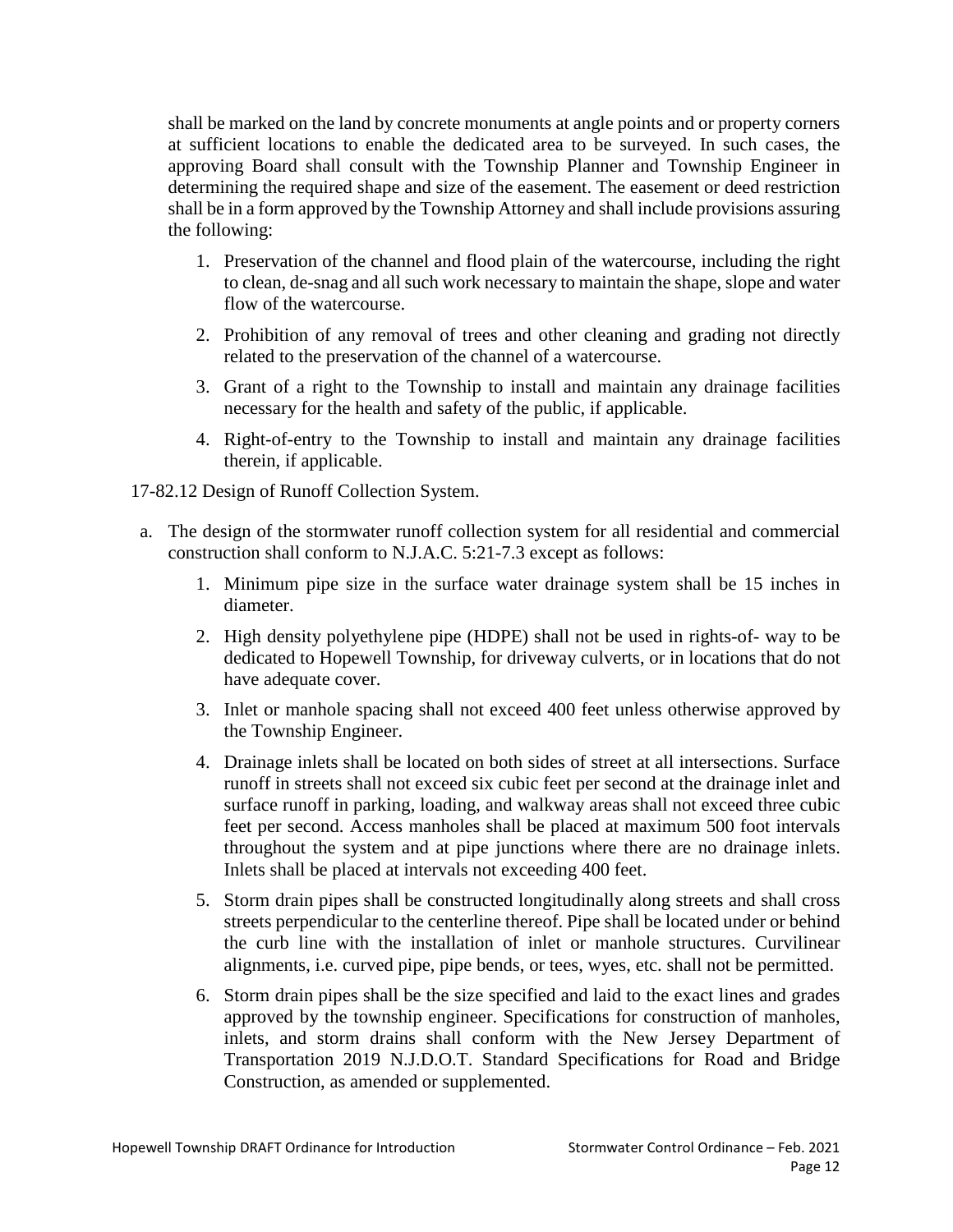- 7. Land designated as a flood hazard area shall not be designed for any occupancy nor for any other purpose which may endanger life or property or aggravate the flood hazard. Such land may be considered for yard areas, or other similar uses and shall be preserved by a conservation easement.
- 8. Any underground drainage conveyance system outside a street or other public rightof-way shall be accompanied by a 15 foot wide (minimum) drainage easement dedicated to the township and conforming with the lines of such system. Sufficient width shall be provided so as to accommodate maintenance vehicle access.
- 9. Stream corridors shall be preserved by a conservation easement. Stream corridors extend 50 feet from each bank of permanently flowing streams as these streams are shown on Soil Conservation Service (SCS) maps. If the natural floodplain is greater, the corridor shall extend to the limits of the floodplain. Stream corridors shall also be extended to include contiguous wetlands and slopes over 12 percent where the toe of the slope is within 20 feet of the wet soils. Within the stream corridor and 20 feet of its edge, natural coverage shall be maintained, no alteration of the natural terrain shall occur, and no structures or impervious surfaces shall be constructed. All roads and utilities, including septic systems, shall be at least 100 feet from stream corridors.
	- (a) Stream corridors as defined in Section 17-181 shall be preserved by a conservation easement, which shall specify the prohibited uses and contain the customary provisions for a conservation easement as required by the township committee.
- 10. In such cases in which an easement extends into a lot for a distance wider than that which is restricted against building by the required yard space regulations of this chapter, the planning board may require the lot to be enlarged to the degree necessary to provide additional building area.
- 11. Manhole frames and covers shall be of American-made cast iron conforming to ASTM Specification A-48 Class 30 and be suitable for H-20 loading capacity. All manhole covers in remote areas or areas subject to flooding shall require a locking device. "HOPEWELL TOWNSHIP STORM SEWER" shall be cast integrally in the cover.
- 12. All discharge pipes shall terminate with a precast or cast-in-place concrete headwall with or without wingwalls as conditions require. In normal circumstances, a castin-place concrete headwall is preferred. Use of other types shall be justified by the designer and approved by the Township Engineer.

17-82.13 Penalties.

a. Any person(s) who erects, constructs, alters, repairs, converts, maintains, or uses any building, structure or land in violation of this Subsection shall be subject to penalties stipulated in Subsection §3-1.

# **SECTION II. RELATED UPDATES**

Amend the following sections and/or subsections throughout the Hopewell Township Code to be compatible with the updated Ordinance Section 17-82 as reflected herein in this Ordinance.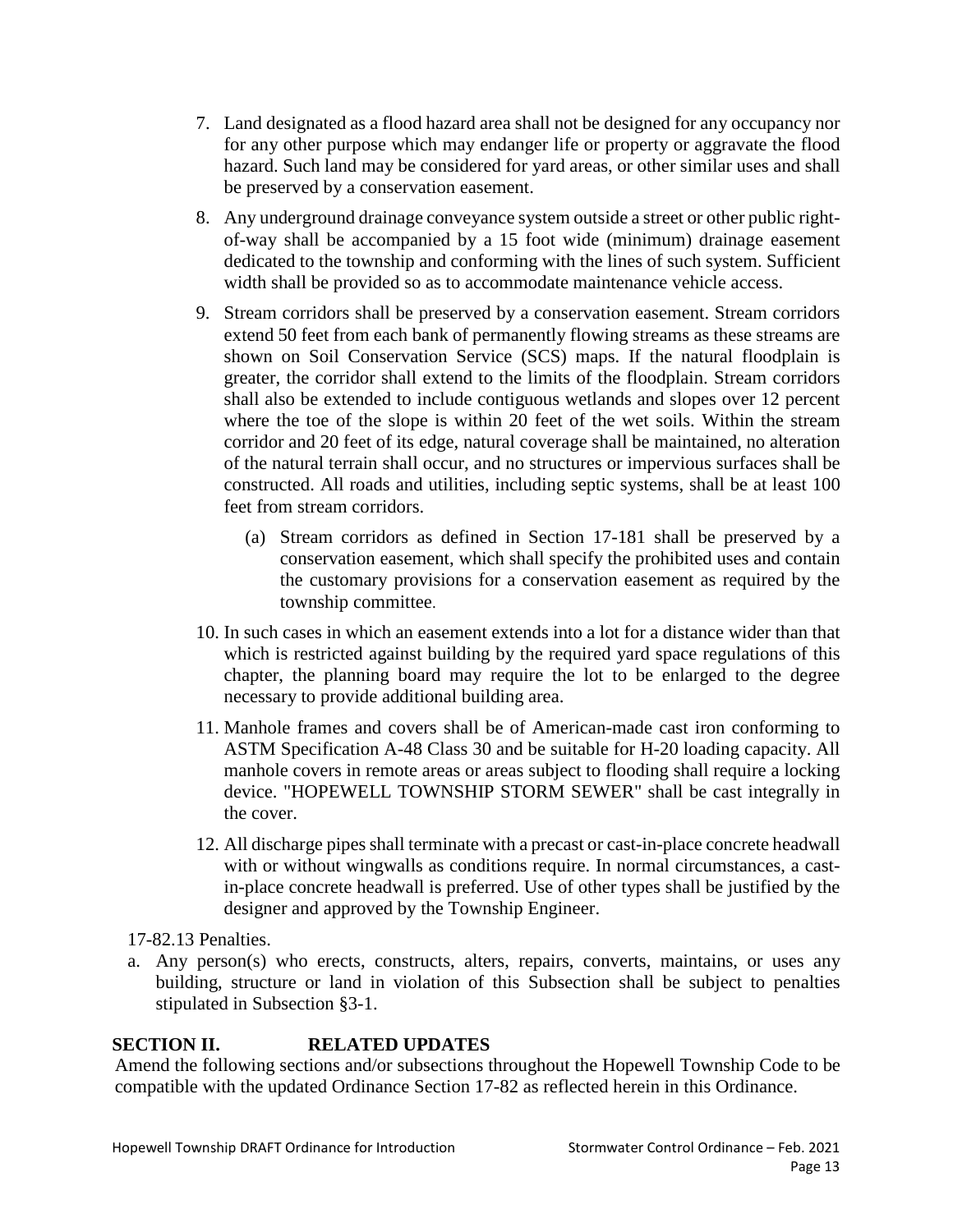1. Repeal and replace Subsection 3-25.4 (Design Standard) under Section 3-25 (Private Storm Drain Inlet Retrofitting) with the following amended text [strikethrough denotes text deletion and underlined text denotes addition]

### § 3-25.4 [DESIGN STANDARD.](https://ecode360.com/36092491?highlight=stormwater&searchId=599640207443839#36092500)

Storm drain inlets identified in subsection [3-25.3](https://ecode360.com/36092497#36092497) above shall comply with the following standard to control passage of solid and floatable materials through storm drain inlets. For purposes of this paragraph, "solid and floatable materials" means sediment, debris, trash, and other floating, suspended, or settleable solids. For exemptions to this standard see subsection [3-25.4c](https://ecode360.com/36092505#36092505) below.

- a. Design engineers shall use either of the following grates whenever they use a grate in pavement or another ground surface to collect stormwater from that surface into a storm drain or surface water body under that grate:
	- 1. The New Jersey Department of Transportation (NJDOT) bicycle safe grate, which is described in Chapter 2.4 of the NJDOT Bicycle Compatible Roadways and Bikeways Planning and Design Guidelines (April 1996); or
	- 2. A different grate, if each individual clear space in that grate has an area of no more than seven square inches, or is no greater than 0.5 inches across the smallest dimension.

Examples of grates subject to this standard include grates in grate inlets, the grate portion (non-curb-opening portion) of combination inlets, grates on storm sewer manholes, ditch grates, trench grates, and grates of spacer bars in slotted drains. Examples of ground surfaces include surfaces of roads (including bridges), driveways, parking areas, bikeways, plazas, sidewalks, lawns, fields, open channels, and stormwater basin floors system floors used to collect stormwater from the surface into a storm drain or surface water body.

- 3. For curb-opening inlets, including curb-opening inlets in combination inlets, the clear space in that curb opening, or each individual clear space if the curb opening has two or more clear spaces, shall have an area of no more than seven (7.0) square inches, or be no greater than two (2.0) inches across the smallest dimension.
- b. Whenever design engineers use a curb-opening inlet, the clear space in that curb opening (or each individual clear space, if the curb opening has two or more clear spaces) shall have an area of no more than seven square inches, or be no greater than two inches across the smallest dimension.
- c. This standard does not apply:
	- 1. Where each individual clear space in the curb opening in existing curb-opening inlet does not have an area of more than nine (9.0) square inches;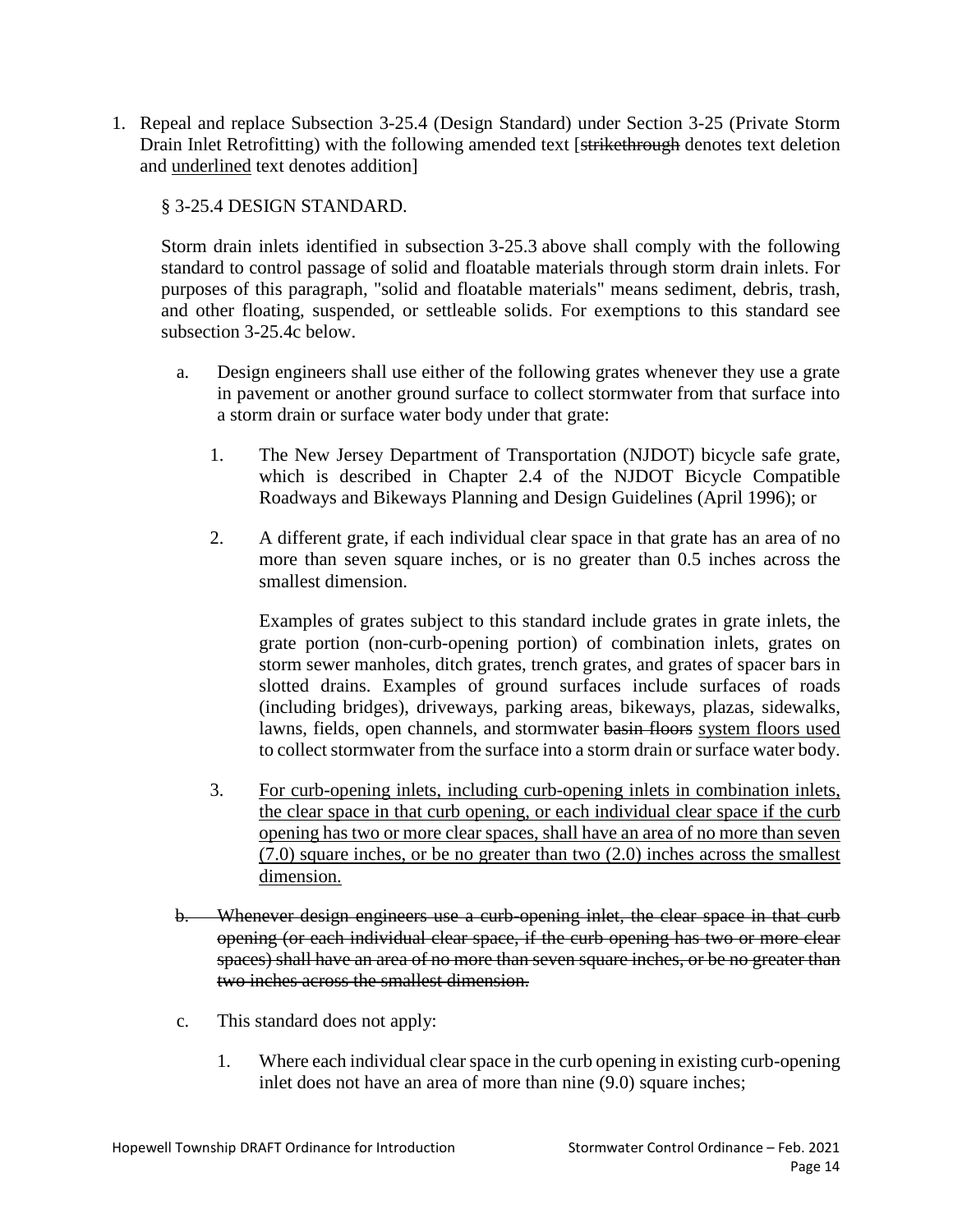- 2. Where the municipal engineer agrees that this standard would cause inadequate hydraulic performance that could not practicably be overcome by using additional or larger storm drain inlets that meet these standards;
- 3. Where flows from the water quality design storm as specified in N.J.A.C. 7:8 are conveyed through any device (e.g., end of pipe netting facility, manufactured treatment device, or a catch basin hood) that is designed, at a minimum, to prevent delivery of all solid and floatable materials that could not pass through one of the following:
	- (a) A rectangular space four and five-eighths (4.625) inches along long and 1 1/2 inches wide (this option does not apply for outfall netting facilities); or
	- (b) A bar screen having a bar spacing of 0.5 inches.

Note that these exemptions do not authorize any infringement of requirements in the Residential Site Improvement Standards for bicycle safe grates in new residential development (N.J.A.C. 5:21-4.18(b)2 and 7.4(b)1).

- 4. Where flows are conveyed through a trash rack that has parallel bars with oneinch spacing between the bars to the elevation of the Water Quality Design Storm as specified in N.J.A.C. 7:8; or
- 5. Where the New Jersey Department of Environmental Protection determines, pursuant to the New Jersey Register of Historic Places at N.J.A.C. 7:4-7.2(c), that action to meet this standard is an undertaking that constitutes an encroachment or will damage or destroy the New Jersey Register listed historic property.
- 2. Repeal and replace Section 17-77 (Bikeways) with the following amended text [strikethrough] denotes text deletion and underlined text denotes addition]

§17-77 BIKEWAYS

Bikeways shall be required at the planning board's discretion in any new development depending on the development's location in relation to schools, recreation areas, shopping facilities and other populated areas, or its location with respect to any overall bike route plan adopted by the planning board. Bicycle traffic shall be separated from motor vehicle and pedestrian traffic as much as possible. Bikeways shall comply with the design criteria of the Americans with Disabilities Act and New Jersey Department of Transportation and shall be a minimum of six feet wide. Bikeways shall have a minimum four inch base of crushed stone and a two inch compacted thickness surface course. Permeable paving materials shall be used where appropriate and stormwater management and related drainage controls shall comply with section 17-82a16 17-82. Where bike paths located outside street rights-of-way intersect a street, the curbing shall be ramped for bicycle access to the street grade.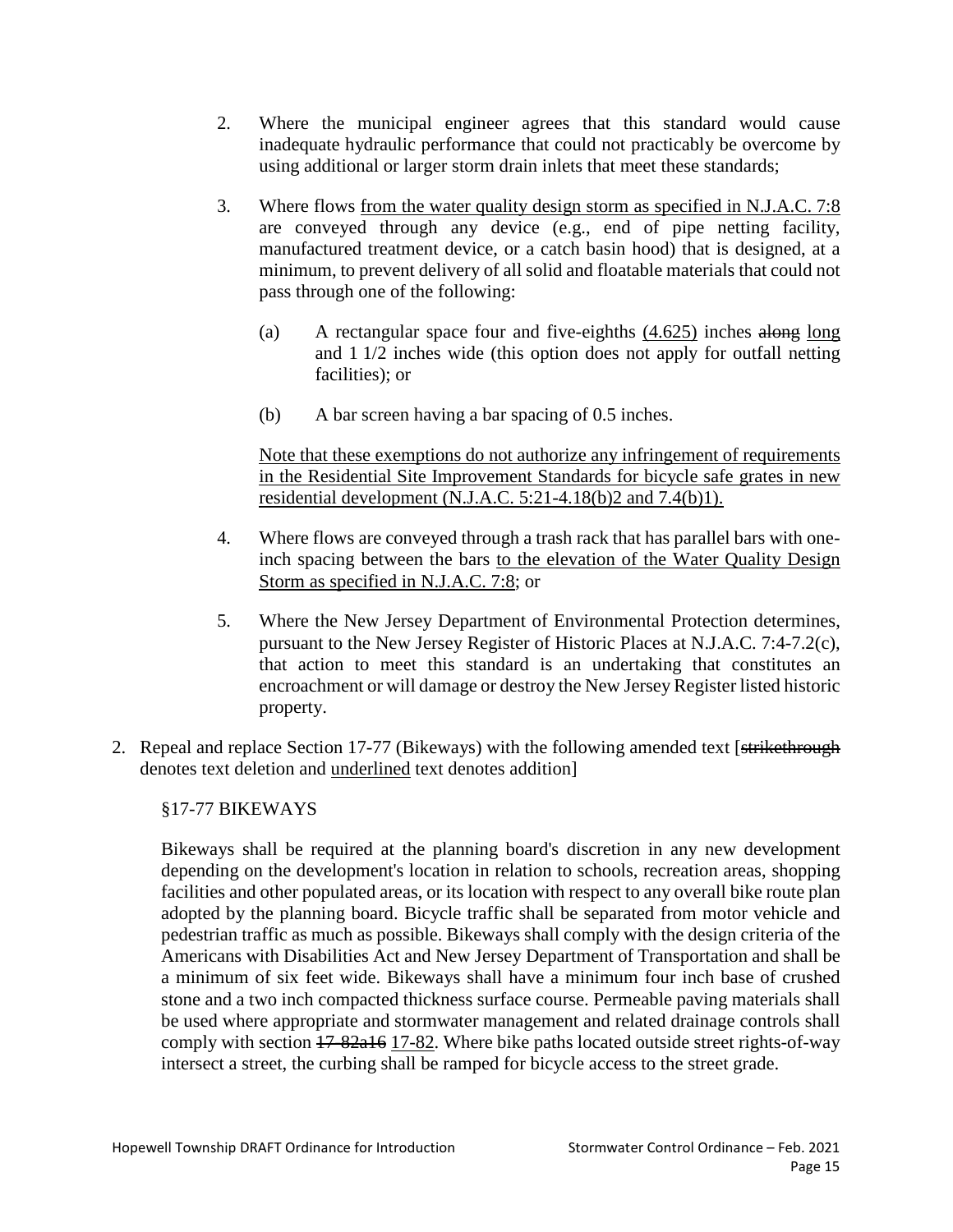3. Repeal and replace the second paragraph in Section 17-104 (Sidewalks) with the following amended text [strikethrough denotes text deletion and <u>underlined</u> text denotes addition]

§17-104 SIDEWALKS

Sidewalks shall be designed to comply with the design criteria of the Americans with Disabilities Act and New Jersey Department of Transportation. Permeable paving materials shall be used where appropriate and stormwater management and related drainage controls shall comply with section  $17-82a16$  17-82.

4. Repeal and replace the noted subsection in Section 17-108 (Streets) with the following amended text [strikethrough denotes text deletion and <u>underlined</u> text denotes addition]

### §17-108 STREETS

Section p. (Streets, Construction Details.); paragraph 4:

- 4. Streets shall be designed to comply with the design criteria of the Americans Association of State Highway and Transportation Officials and the New Jersey Department of Transportation. Stormwater management and related drainage controls shall comply with section 17-82a16 17-82.
- 5. Repeal and replace the specific items contained within Section 17-181 (Words Defined) as noted below with the following:

### §17-181 WORDS DEFINED

Replace the definition/description under the term "Stormwater Management Facility" with the following:

## STORMWATER MANAGEMENT FACILITY

See definition for Stormwater Management Measure under Section 17-82.3.

## **SECTION III. SEVERABILITY**

If any section, subsection, paragraph, sentence or other part of this Ordinance is adjudged unconstitutional or invalid, such judgment shall not affect or invalidate the remainder of this Ordinance, but shall be confined in its effect to the section, subsection, paragraph, sentence or other part of this Ordinance directly involved in the controversy in which said judgment shall have been rendered and all other provisions of this Ordinance shall remain in full force and effect.

## **SECTION IV. INCONSISTENT ORDINANCES REPEALED.**

All Ordinances or parts of Ordinances which are inconsistent with the provisions of this Ordinance are hereby repealed, but only to the extent of such inconsistencies.